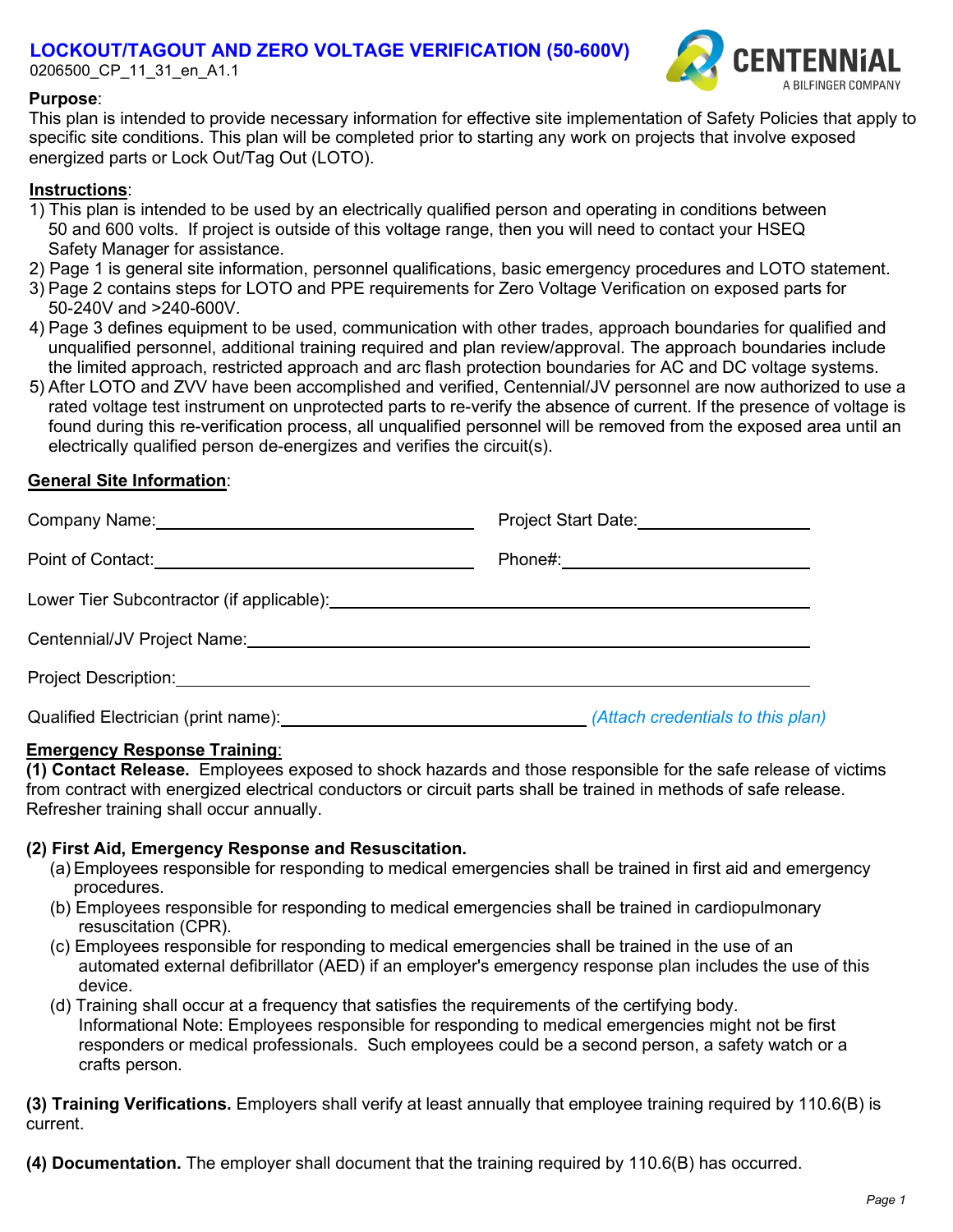# **Lock Out & Tag Out (LOTO)**:

**Normal Operating Condition.** Normal operation of electric equipment shall be permitted where a normal operating condition exists. A normal operation condition exists when all of the following conditions are satisfied:

- (1) The equipment is properly installed.
- (2) The equipment is properly maintained.
- (3) The equipment is used in accordance with instructions included in the listing and labeling and in accordance with the manufacturer's instructions.
- (4) The equipment doors are closed and secured.
- (5) All equipment covers are in place and secured.
- (6) There is no evidence of impending failure.

Informational Note: the phrase *properly installed* means that the equipment is instilled in accordance with applicable industry codes and standards and the manufacturer's recommendations. The phrase *properly maintained* means that the equipment has been maintained in accordance with the manufacturer's recommendations and applicable industry codes and standards. The phrase *evidence of impending failure* means that there is evidence such as arcing overheating, loose and bound equipment parts, visible damage or deterioration.

LOTO Steps:

- 1) Determine all sources of electrical supply to the specific equipment.
- 2) After properly interrupting the load current, open the disconnecting device(s) for each source.
- 3) Visually verify that all blades of the disconnecting devices are fully open or that draw-out type circuit breakers are withdrawn to the fully disconnected position.
- 4) Apply LOTO devices
- 5) Use an adequately rated voltage detector to test each phase conductor or circuit part to verify that they are de-energized. If verifying from an energized unprotected part, 50 v or greater, you will need to be in PPE for Hazard/Risk Category 1, please see following procedures on Zero Voltage Verification (ZVV).
- 6) Where the possibility of induced voltages or stored electrical energy exists, ground the phase conductors or circuit parts before touching them.

# **Zero Voltage Verification (ZVV):**

# Hazard/Risk Category 1 (*240V and below*) [NFPA 70E - Table 130.7 (C)(15)(a)]

This process is designed for 240V, and below, for voltage testing on exposed parts. While zero voltage verification is being performed, the qualified person will communicate the hazards of potentially energized parts. Signs and barricades will be required. At no time will an unqualified person be allowed to enter the Limited Approach Boundary.

PPE Requirements of the NFPA 70-E Table 130.7(C)(15)(c)

- (1) Arc-rated clothing (min arc rating of 4 CAL/cm<sup>2</sup>)
- (2) Arc-rated face shield or arc-flash suit hood (min arc rating of 4)
- (3) ANSI Z87.1 Safety glasses or goggles
- (4) Hearing Protection (ear canal inserts)
- (5) Leather gloves (ASTM F 696) over rubber insulating gloves (ASTM D120)
- (6) Hard hat (electrically rated)
- (7) Leather footwear

Hazard/Risk Category 2 (*>240V to 600V*) [NFPA 70E - Table 130.7(C)(15)(a)]

This process is designed for >240V to 600V, for voltage testing of exposed parts. While zero voltage verification is being performed, the qualified person will communicate the hazards of potentially energized parts. Signs and barricades will be required. At no time will an unqualified person be allowed to enter the Limited Approach Boundary.

PPE Requirements of the NFPA 70-E Table 130.7(C)(15)(c)

- (1) Arc-rated clothing (min arc rating of 8  $\mathsf{CAL/cm^2}$ )
- (2) Arc-rated flash suit hood or Face shield (arc rating of 8) and balaclava (sock hood, arc rating of 8)
- (3) ANSI Z87.1 Safety glasses or safety goggles if face shield is utilized.
- (4) Hearing protection (ear canal inserts)
- (5) Leather gloves (ASTM F 696) over rubber insulating gloves (ASTM D120)
- (6) Hard hat (electrically rated)
- (7) Leather footwear

Note: Arc rated protective clothing shall be non-melting or untreated natural fiber (i.e., untreated cotton, wool, rayon, *silk, or blends of these materials) with a fabric weight of at least 4.5 oz. per square yard.*